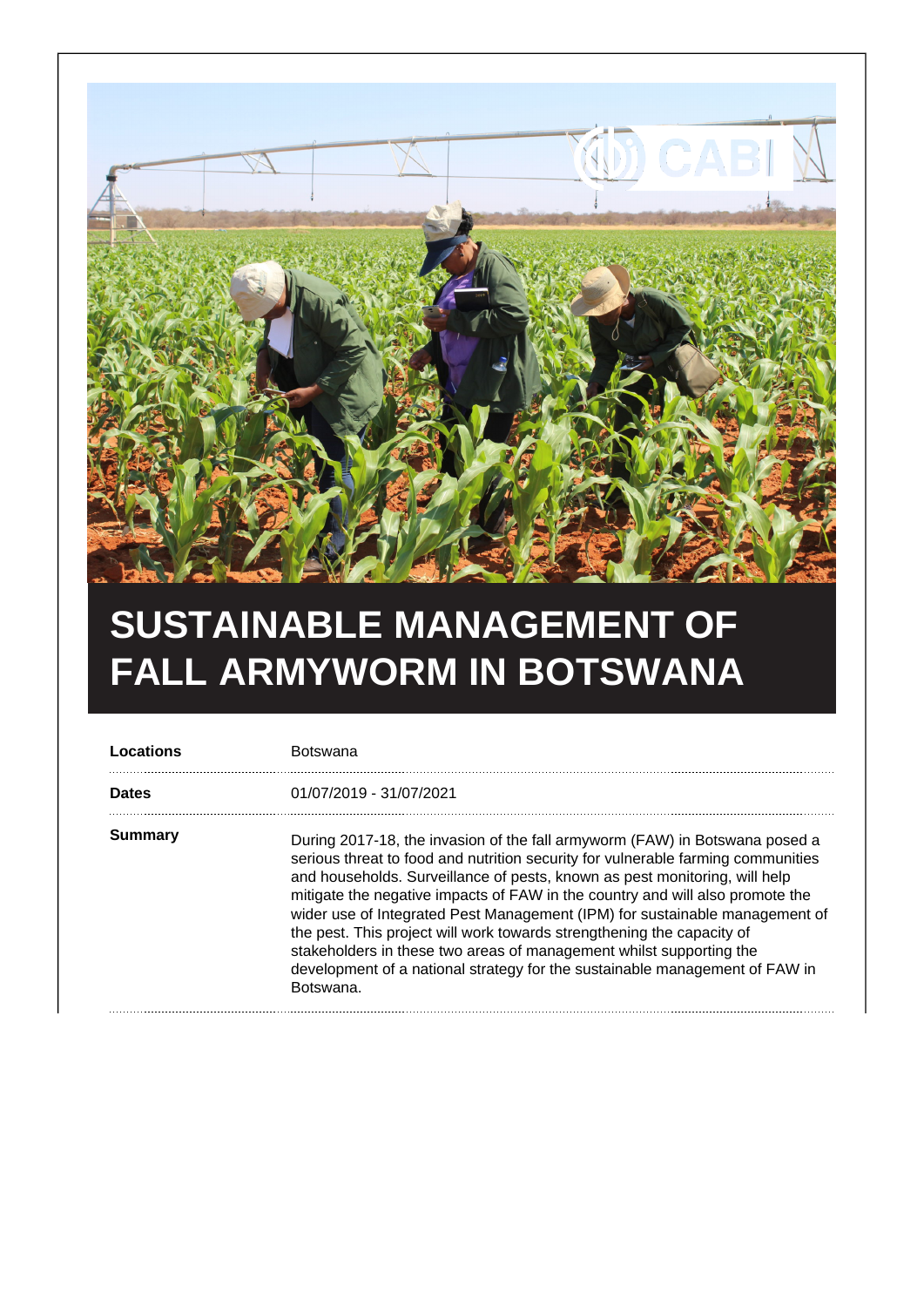| The problem       | During the 2017-18 cropping season, Botswana was affected by fall armyworm<br>(FAW) (Spodoptera frugiperda) which resulted in a poor harvest; a crisis<br>smallholder farmers responded to by widespread use of pesticides.                                                                                                                                                                                                                                                                                                                                                                                                                                                                                                                                                                                   |
|-------------------|---------------------------------------------------------------------------------------------------------------------------------------------------------------------------------------------------------------------------------------------------------------------------------------------------------------------------------------------------------------------------------------------------------------------------------------------------------------------------------------------------------------------------------------------------------------------------------------------------------------------------------------------------------------------------------------------------------------------------------------------------------------------------------------------------------------|
|                   | The continuous use of pesticides, however, would likely result in insecticide-<br>resistant FAW populations. and farmers using highly hazardous products to<br>cope with this. Furthermore, the use of these products could result in other<br>pesticide risks including both acute and chronic human health burdens and<br>adverse effects on natural enemies and pollinators in the country.                                                                                                                                                                                                                                                                                                                                                                                                                |
|                   | Given the negative impacts of FAW on food and nutrition security for vulnerable<br>farming households and communities and the lack of data available for decision<br>support on managing the pest, there was a need to urgently support the<br>Government of Botswana and smallholder farmers to better respond to this<br>threat in a sustainable manner.                                                                                                                                                                                                                                                                                                                                                                                                                                                    |
|                   | In order for stakeholders to understand FAW, the problems and its impacts, it is<br>critical to increase awareness amongst farmer and extension staff and<br>undertake pest monitoring, through surveillance and implementation of IPM<br>methods, to effectively manage FAW and safeguard people's lives and<br>livelihoods.                                                                                                                                                                                                                                                                                                                                                                                                                                                                                 |
|                   | The need to develop a strategy to guide the sustainable management of FAW in<br>the short, medium and long term in the country is also necessary.                                                                                                                                                                                                                                                                                                                                                                                                                                                                                                                                                                                                                                                             |
| What we are doing | To effectively manage the FAW crisis and protect people's lives and livelihoods,<br>this project aims to increase the awareness of farmers and extension staff of the<br>tools and inputs available including the conducting of pest monitoring and the<br>promotion of biopesticides.                                                                                                                                                                                                                                                                                                                                                                                                                                                                                                                        |
|                   | Specific activities of the project include:                                                                                                                                                                                                                                                                                                                                                                                                                                                                                                                                                                                                                                                                                                                                                                   |
|                   | • Conducting a training of trainers (ToT) course on 'Community Based Fall<br>Armyworm Monitoring, Early Warning and Management (COFAMEM)',<br>including using the Fall Armyworm Early Warning Systems (FAMEWS)<br>• Conduct training and awareness-raising of sub-national extension staff on<br>COFAMEM and related data collection tools<br>• FAW early warning data to be collected and uploaded onto relevant<br>databases<br>• Technical backstopping of farmers and extensionists<br>• Contribute technical inputs to the awareness-raising workshops and<br>production of awareness-raising materials<br>• Contribute to the development of a tool for the assessment of FAW impact<br>• Support the development of a national strategy for the sustainable<br>management of fall armyworm in Botswana |
|                   |                                                                                                                                                                                                                                                                                                                                                                                                                                                                                                                                                                                                                                                                                                                                                                                                               |